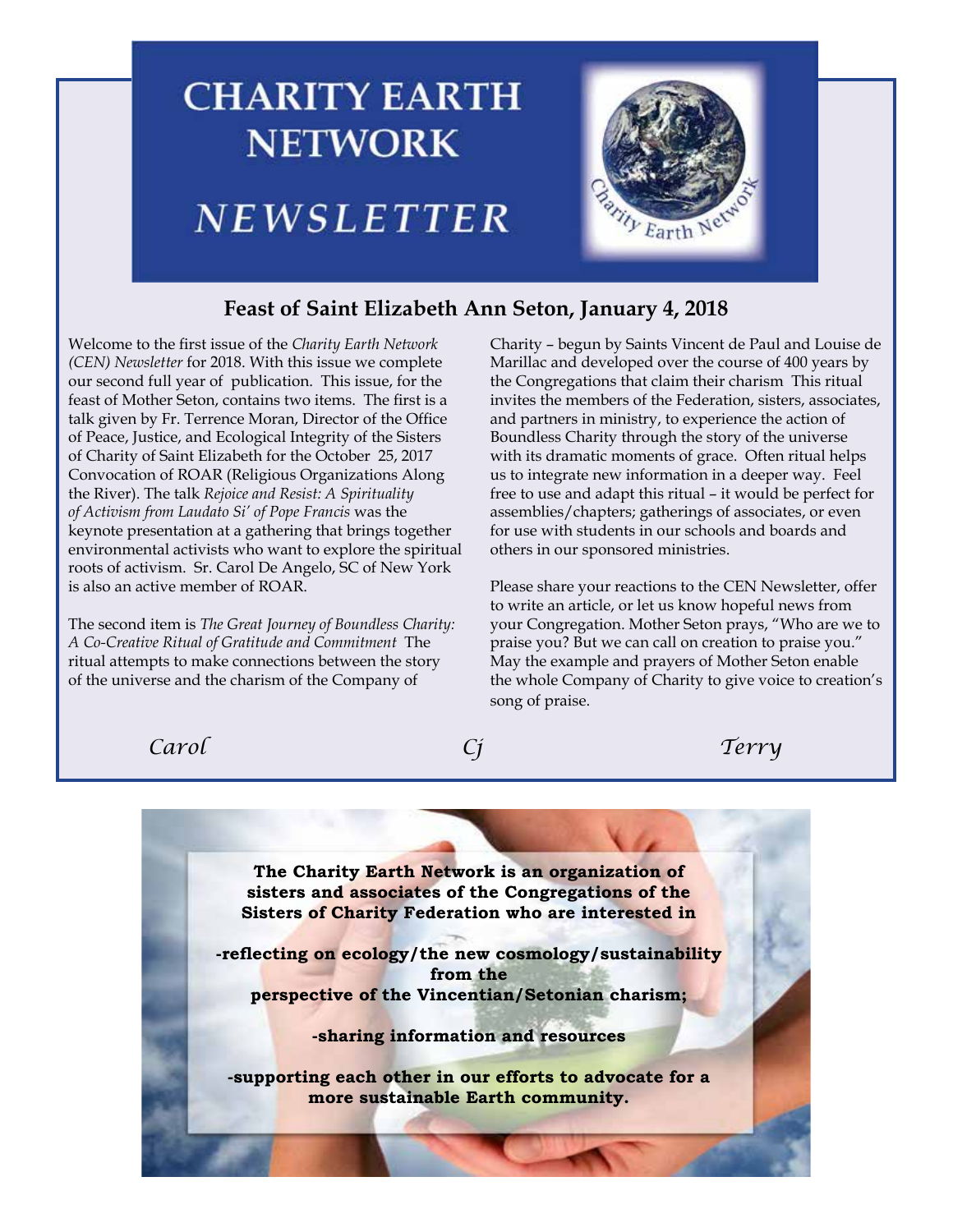# **Rejoice and Resist: A Spirituality of Activism from**  *Laudato Si'* **of Pope Francis**

Shortly after midnight on March 6, 1854, nine men, stole onto the grounds of the Washington Monument, then under construction. They poisoned the watchdog and, at gunpoint, tied up the night watchman. They went to all this trouble in order to smash a piece of marble and dump it into the Potomac. A call had gone out to world leaders to donate pieces of marble to be incorporated into the monument to the father of the American Republic. This odious hunk of marble has been donated by Pope Pius IX, the head of the Papal States, a territory soon to be lost, but at that time comprising a third of the Italian peninsula. It was absolutely intolerable to these patriots that a piece of stone from a man who was an autocratic ruler, a figure of ignorance and superstition, an enemy of science and reason, could be used to honor the father of the American experiment.

We live in strange times, my friends, since, 163 years later, the successor of George Washington is the figure of autocracy, of ignorance and superstition, an enemy of science and reason; and the successor of Pope Pius IX, Pope Francis, is one of the major world figures who most supports the scientific consensus about climate change; the world figure who speaks with the most urgency about the necessity for a concerted global effort to transition to sustainable energy and who invited an atheist scientist to present at the press conference at which *Laudato Si'* was rolled out. So if you despair of the possibility of radical change – here is a breath takingingly radical change for you – but the challenge we face can't wait 163 years.

I want to reflect with you on *Laudato Si'* under the double perspective - Rejoice and Resist. Our resistance, our activism, according to Pope Francis has to be rooted in and refreshed by our ability to rejoice and to praise.

I once heard a talk by Brian Swimme, a physicist and cosmologist, who is often dismissed by his scientific colleagues because of his willingness to explore the spiritual implication of science. He was speaking to a conference of Spiritual Directors International; a group of people who wondered what contribution spiritual direction could make in a world of raising temperatures and acidifying oceans. Swimme identified the roots of climate chaos as primarily spiritual. So the solution was not primarily technological but spiritual. He said that the problem is not that there is a lack of scientific information. Scientific information is plentiful and readily available. The problem is spiritual. This information is not entering the human mind and not being integrated by the human spirit because it is blocked by the dominant story of Western civilization. Unless there is an inner change of that story, no merely technological solution will do the job.

Here are some elements of the dominant story of Western civilization:

-Earth has no intrinsic value but is merely the stage for human activity. This seems to be supported by the Genesis creation story that God took a few days of stage-setting of the universe and then the really important stuff starts to happen when humans appear on the scene. There is a mere few days of pre-history to the human in the Genesis story. But science tells us that in reality the first eyes developed in the [Cambrian](https://en.wikipedia.org/wiki/Cambrian) period (about 540 million years ago). The incredible beauty of creation unfolded for billions of years without any eye, let alone a human eye, to see it!

-Humans are radically separate from and superior to the rest of Earth.

-In the human person, the eternal element is the spiritual and the body is just the car in which the soul rides around for a relatively short period of time.

-The human person has an inherent dignity and an eternal destiny; Earth does not.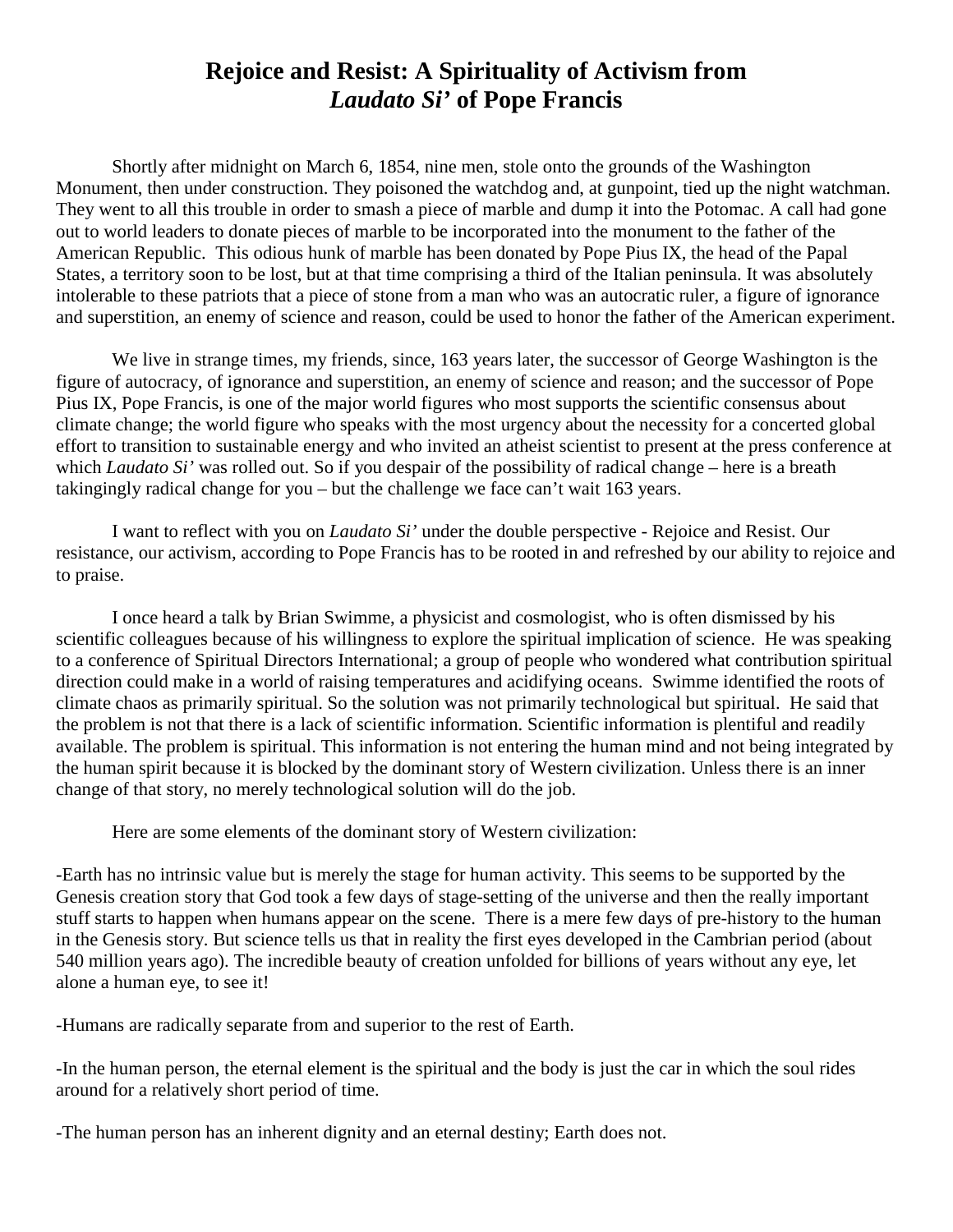What we have in *Laudato Si'* is astounding: the leader of a religious tradition that helped to form this dominant story, systematically deconstructing it. Pope Francis says:

-Nature cannot be regarded as something separate from ourselves or a mere setting in which we live (139).

-"Even the fleeting life of the least of beings is the object of God's love and in its few seconds of existence, God enfolds it with his affection," (77). So a subatomic particle, a quark, that exists for a millisecond is enfolded in divine affection.

-"There is a mystical meaning to be found in a leaf, a mountain trail, a dewdrop, a poor person's face," (223). Not just the human but all of creation is endowed with a mystical meaning.

-Contemplation or spirituality is not just a journey within, a journey to discover the divine in our souls; rather it is also an outward journey of relationship to everything that exists and to the divine present in Earth.

-That all beings, and indeed God too, live in a web of inter-relationships (240).

-Pope Francis highlights in St. Francis a refusal to turn reality into an object simply to be used and controlled.

-If Pope Francis has only said this line, it would have been enough for me: "Living our vocation to be protectors of God's handiwork is essential to a life of virtue; it is not an optional or a secondary aspect of our Christian experience."

Let that sink in – it's the most radical thing in *Laudato Si'* for me – that for those who follow the way of Jesus, indeed for any person seeking to live a good life: care of creation is not optional or secondary – therefore it is obligatory and primary. There can be no authentic spiritual life, no authentic human life without it.

Elements of the radical Evangelical right want to promote global violence and aren't perturbed by the prospect of destruction of Earth's life systems because their cosmovision is of a final Armageddon in which Earth will be destroyed. For them, human violence and climate chaos are hastening the day of the final divine conflagration when God will destroy Earth and start over afresh. How different the vision of Pope Francis: "eternal life will be a shared experience of awe in which each creature, resplendently transfigured, will take its rightful place." All beings, not just the human, are destined together for transfiguration, for transformation not conflagration.

As you know, LS is framed around the first poem written in the Italian language – St. Francis's Canticle of the Creatures. But Francis only mentions four creatures in his Canticle– earth, air, fire, and water. In medieval cosmology, everything was made of these; they were the building blocks of reality. So all creation is made of the same stuff and all beings are kin to one another. St. Francis with poetic intuition anticipated what science now confirms – everything that exists shares a common origin and is joined in radical relatedness.

"Francis helps us to see that an integral ecology calls for openness to categories which transcend the language of mathematics and biology, and take us to the heart of what it is to be human. Just as happens when we fall in love with someone, whenever he would gaze at the sun, the moon or the smallest of animals, he burst into song, drawing all other creatures into his praise. He communed with all creation, even preaching to the flowers, inviting them 'to praise the Lord, just as if they were endowed with reason'. His response to the world around him was so much more than intellectual appreciation or economic calculus, for to him each and every creature was a sister united to him by bonds of affection."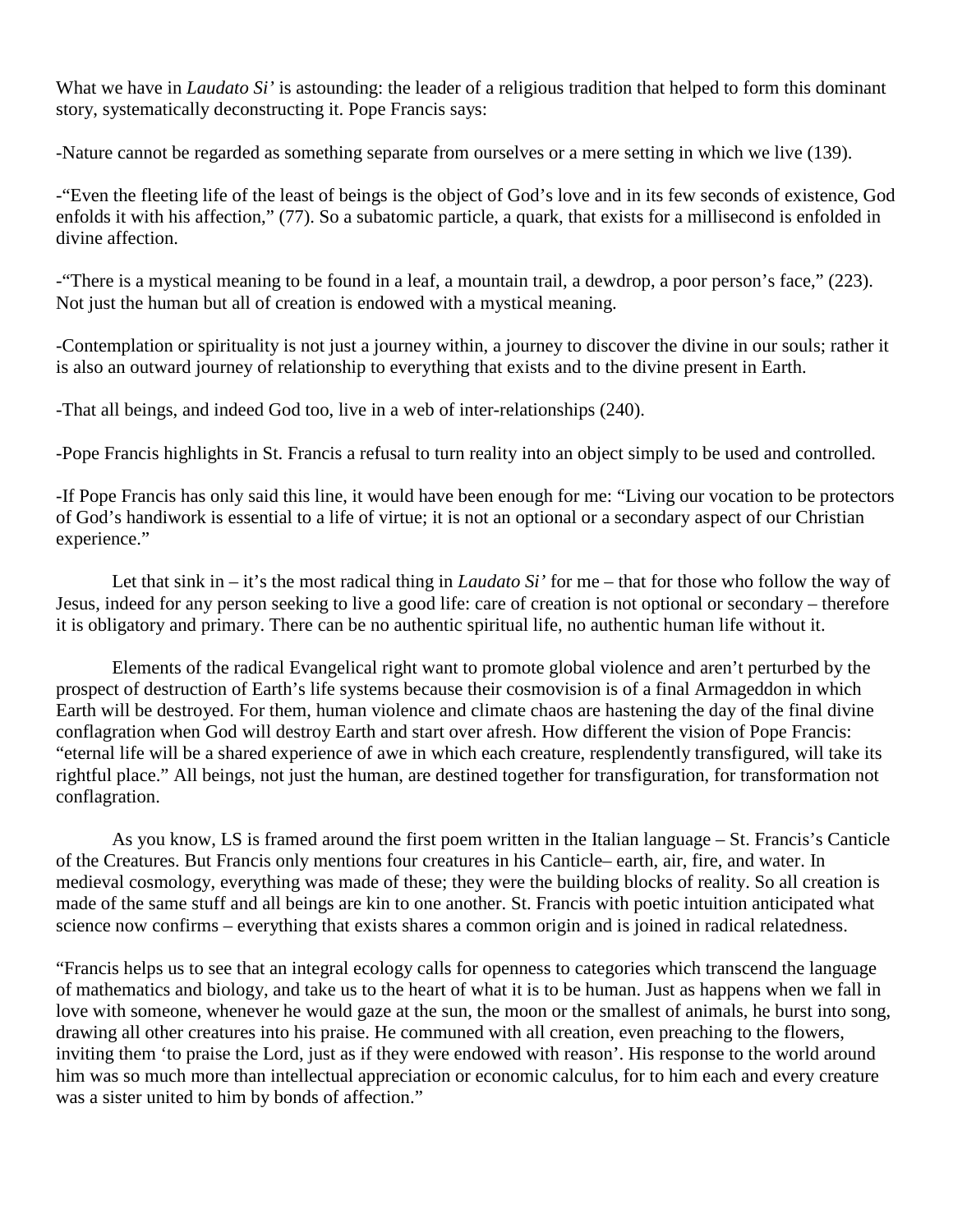This quote presents a needed challenge to our activism. Does our activism overwhelm people with unpleasant information? Does it promote feelings of guilt and powerlessness? Or does our activism awaken something in people that is akin to falling in love?

Pope Francis reminds us that our resistance, our activism has to be rooted in relationship with creation. If we spend more time at meetings than we do outside, something is the matter. We invite you, at the end of the day, instead of rushing off to the next thing – to spend some time on this beautiful land and water. That's a practical way of acting against the mental construct we have – that a day spent talking with other people is of more value than a day listening to Brother Sun, Sister Moon, Brother Air, Sister Water.

The sisters I work for sponsor a college on our campus, the College of Saint Elizabeth. One of the core courses is called "Earth: Yours, Mine, and God's" – it attempts to promote Earth literacy through an interdisciplinary approach that combines Earth Science, theology and philosophy. In this course I show students a slide of ten corporate logos – the Nike swoosh, McDonald's golden arches, etc. There has never been a student who couldn't identify every one of them. Then I show slides of the trees and plants on the campus – and there's rarely a student who can identify event the most common of them – oak, pine, crocus. When global marketing has so thoroughly colonized the consciousness of the young, we are in deep spiritual trouble.

The famous activist, founder of 350.org, Bill McKibben wrote a book whose title is *Eaarth* – with the extra "a". McKibben says that the human presence of the planet has now so altered the planetary life systems that it is no longer the same Earth on which humans first appeared so it needs a new name. Even with his sense of urgency over climate chaos, McKibben says – Earth will never be more beautiful that it is now and I want to spend every minute I can enjoying that beauty.

Kenneth Leech was an Anglican priest who spent most of his ministry in the East End of London, historically one of the poorest sections of the city, before recent gentrification. Leech speaks of "the dangers of activism". I won't ask for a show of hands but see if you find yourself reflected in this list.

a. a neglect of inactivity, rest and stillness

b. a neglect of close friends and neglect of self

c. a life built on frenzy and compulsive business (I once lived with a priest from Nicaragua who said, "No American ever answers no to the question – Are you busy?")

d. a constant sense of urgency and lack of time

e. a tendency to despise such things as beauty, joy, music, amusement, laughter, and dancing and to see them as luxuries.

f. the commitment to pseudo-certainty – no room for doubt, perplexity or uncertainty

g. a spirituality of indignation, frustration, and condescension that often turns to bitterness and pessimism in middle age.

Pope Francis devotes a section of LS to Sabbath: a day when we do not struggle to reshape the world according to our plans and agendas but during which we receive reality as a gift. How many of us practice Sabbath on even a monthly basis, let alone on a weekly basis?

Pope Francis says, "Christian spirituality incorporates the value of relaxation and festivity. We tend to demean contemplative rest as something unproductive and unnecessary." He calls us to "a prophetic and contemplative lifestyle, one capable of deep enjoyment free of the obsession with consumption." Do people perceive in our often frenzied activism anything that looks like "deep enjoyment"? If we want to challenge at a profound level our capitalist culture that birthed climate chaos, contemplation and sabbath are the most counterculture things we can do.

W.H.Auden wrote a poem on the death of Yeats*: In Memory of W.B. Yeats*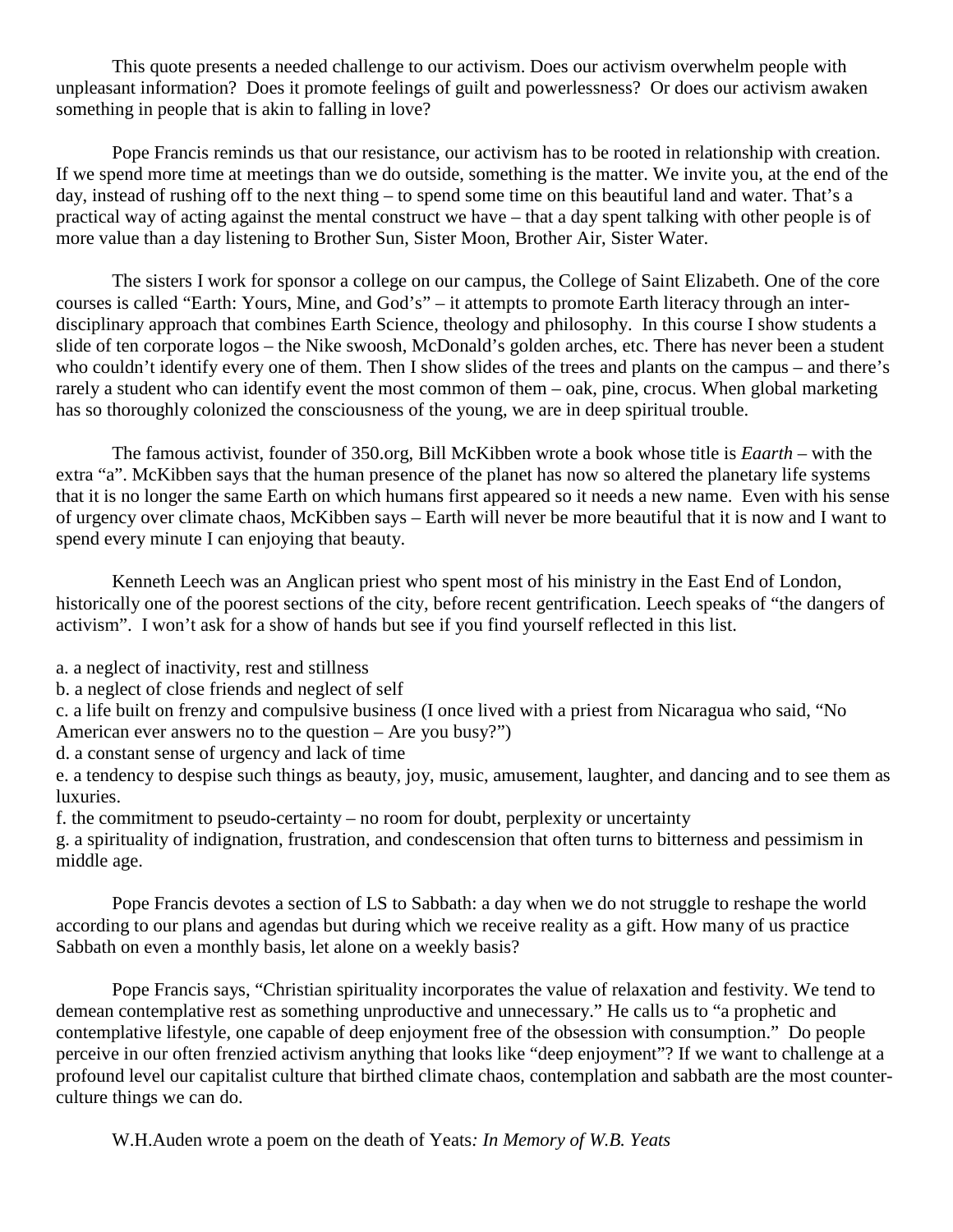Follow, poet, follow right To the bottom of the night, With your unconstraining voice Still persuade us to rejoice. With the farming of a verse Make a vineyard of the curse, Sing of human unsuccess In a rapture of distress. In the deserts of the heart Let the healing fountains start, In the prison of his days Teach the free man how to praise.

We will make a vineyard of the curse and release the healing fountain when we environmental activists learn to teach the free person how to praise.

Resist: What kind of resistance flows from a life of praise and rejoicing?

I don't know if the saying is original to him, but one of my heroes and mentors, peace activist Philip Berrigan often said: "Dissent without resistance is consent." If we are merely noticing and disagreeing but not resisting, we are allowing ourselves to be carried along by the tide of our own destruction.

What we are resisting is what Pope Francis calls "the technocratic paradigm." This model

-is a model of confrontation and control;

-is based on the false notion of unlimited growth (Has there every been a politician of any party who did not promise to "grow the economy.");

-is reductionist in reducing everything to a question of science or technology;

-dominates economic and political life;

-sees profit as the only criterion;

-fosters a kind of specialization that blinds us to the big picture.

Our resistance must be rooted in what Francis calls "integral ecology" – not merely a matter of adding ecology and stirring, of green washing and trendy marketing:

"Given the scale of change, it is no longer possible to find a specific, discrete answer for each part of the problem. It is essential to seek comprehensive solutions which consider the interactions within natural systems themselves and with social systems. We are faced not with two separate crises, one environmental and the other social, but rather with one complex crisis which is both social and environmental. Strategies for a solution demand an integrated approach to combating poverty, restoring dignity to the excluded, and at the same time protecting nature."

Since a mindset that sees the human as separate from Earth is what got us into climate chaos, only an approach which sees the integral flourishing of Earth can save us.

Many of you have probably read Naomi Klein's daunting 2014 book *This Changes Everything.* She finds good news in climate chaos. If we choose to face it, it will also force us to face every intractable human problem as well. Unregulated global capitalism and melting glaciers and women abused by Harvey Weinstein are just different faces of the same planetary phenomenon.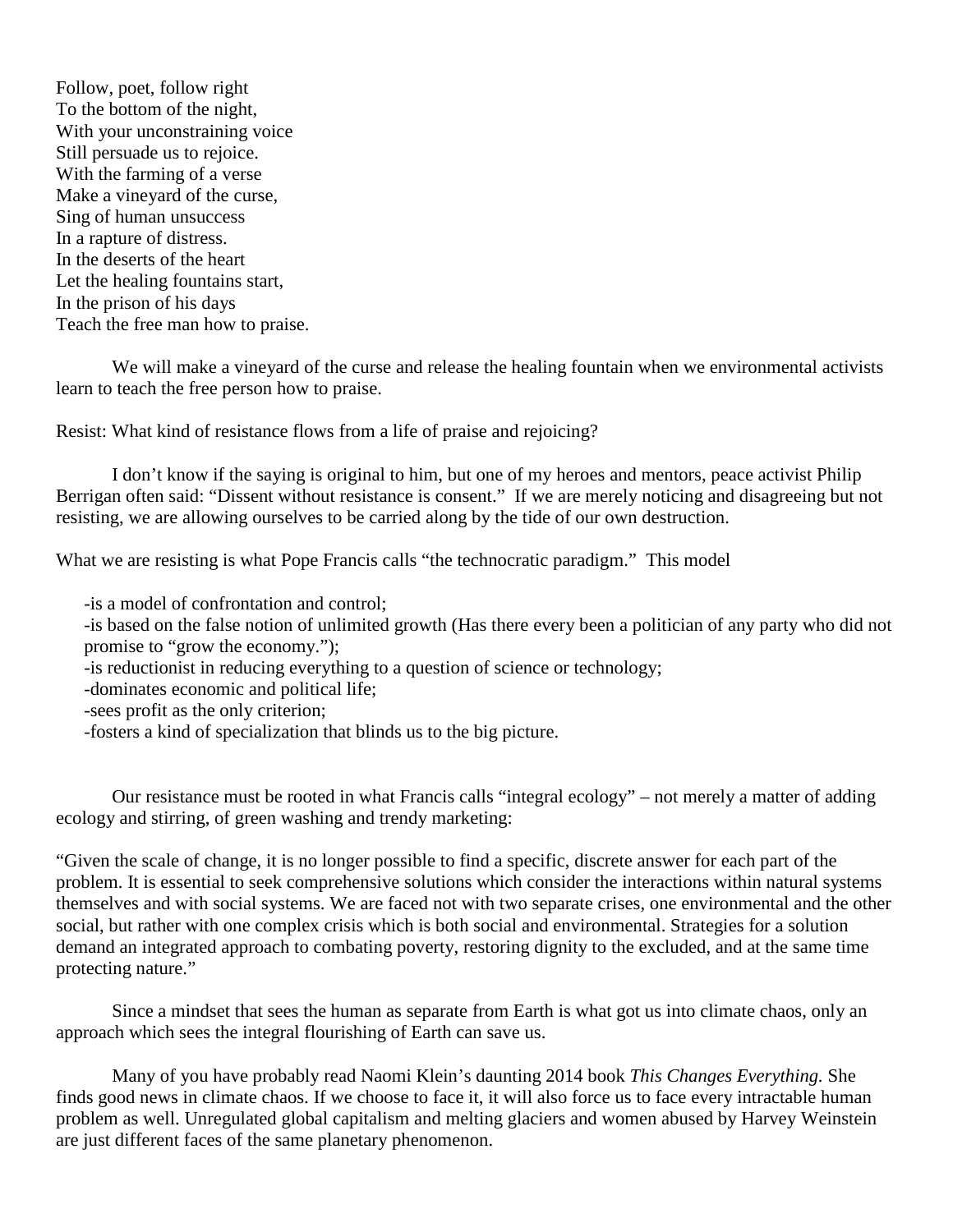In her 2017 book *No is Not Enough,* Klein affirms that people need to be galvanized by a utopian vision; "we need to exercise the utopian muscle." We need to revive the memories of the labor movement, the women's movement, the civil rights movements, when ordinary people were galvanized to act for great causes…and won. I was privileged a few years ago to visit the Ebenezer Baptist Church in Atlanta where Martin Luther King was pastor. What most impressed me was not the beautiful sanctuary and the pulpit which was the site of MLK's powerful preaching – it was the church basement. It looked like every basement of a house of worship that you've ever seen – cracked green linoleum floor, long folding tables and chairs, battered coffee pots. It was also holy ground because it was there that ordinary people dreamed, and plotted and planned and strategized, over and over, for years; they exercised their utopian muscle – and of such people revolutions are made.

Again, Pope Francis reminds us in LS: "Human beings, while capable of the worst, are also capable of rising above themselves, choosing again what is good, and making a new start, despite their mental and social conditioning. We are able to take an honest look at ourselves, to acknowledge our deep dissatisfaction, and to embark on new paths to authentic freedom. No system can completely suppress our openness to what is good, true and beautiful, or our God-given ability to respond to his grace at work deep in our hearts. I appeal to everyone throughout the world not to forget this dignity which is ours. No one has the right to take it from us," (205).

A special strength of LS is the attention Pope Francis gives to indigenous peoples:

"In this sense, it is essential to show special care for indigenous communities and their cultural traditions. They are not merely one minority among others, but should be the principal dialogue partners, especially when large projects affecting their land are proposed. For them, land is not a commodity but rather a gift from God and from their ancestors who rest there, a sacred space with which they need to interact if they are to maintain their identity and values. When they remain on their land, they themselves care for it best. Nevertheless, in various parts of the world, pressure is being put on them to abandon their homelands to make room for agricultural or mining projects which are undertaken without regard for the degradation of nature and culture, (146).

I'm sure all of us were moved by the resistance at Standing Rock– an absolutely stunning example of the kind of world we are working for. On the table in front of me is one of the tags worn by those at Standing Rock who were practicing civil disobedience by risking arrest. A Native Elder at Standing Rock commented – the most important thing is not that we stop the pipeline; the most important thing is that we had indigenous peoples and colonizers living together trying to learn a new relationship with the land.

You may have seen in the news recently that Pope Francis has called for a high level meeting, a "synod" for the Amazon basin; the first time to my knowledge that a synod was call not for a country or group of people but for a bioregion. And one of Francis's goals for this synod is to make indigenous peoples "principal dialogue partners."

Our resistance must mean a lot of showing up for one another, across usual ideological and cultural lines. As Naomi Klein observes, echoing Pope Francis:

"Instead of ranking issues, we start from the premise that we live in a time of multiple, intersecting crises, and since all of them are urgent, we cannot fix them all sequentially. What we need are integrated solutions, concrete ideas for how to radically bring down emissions while creating huge numbers of unionized jobs and delivering meaningful justice to those who have been abuse and excluded under the current extractive economy." (Klein, 2017, p.238)

Environmental activists are often off-putting by the unintentional impression we give that the polar bear on the melting glacier is more compelling to us than the minimum wage worker. We in the environmental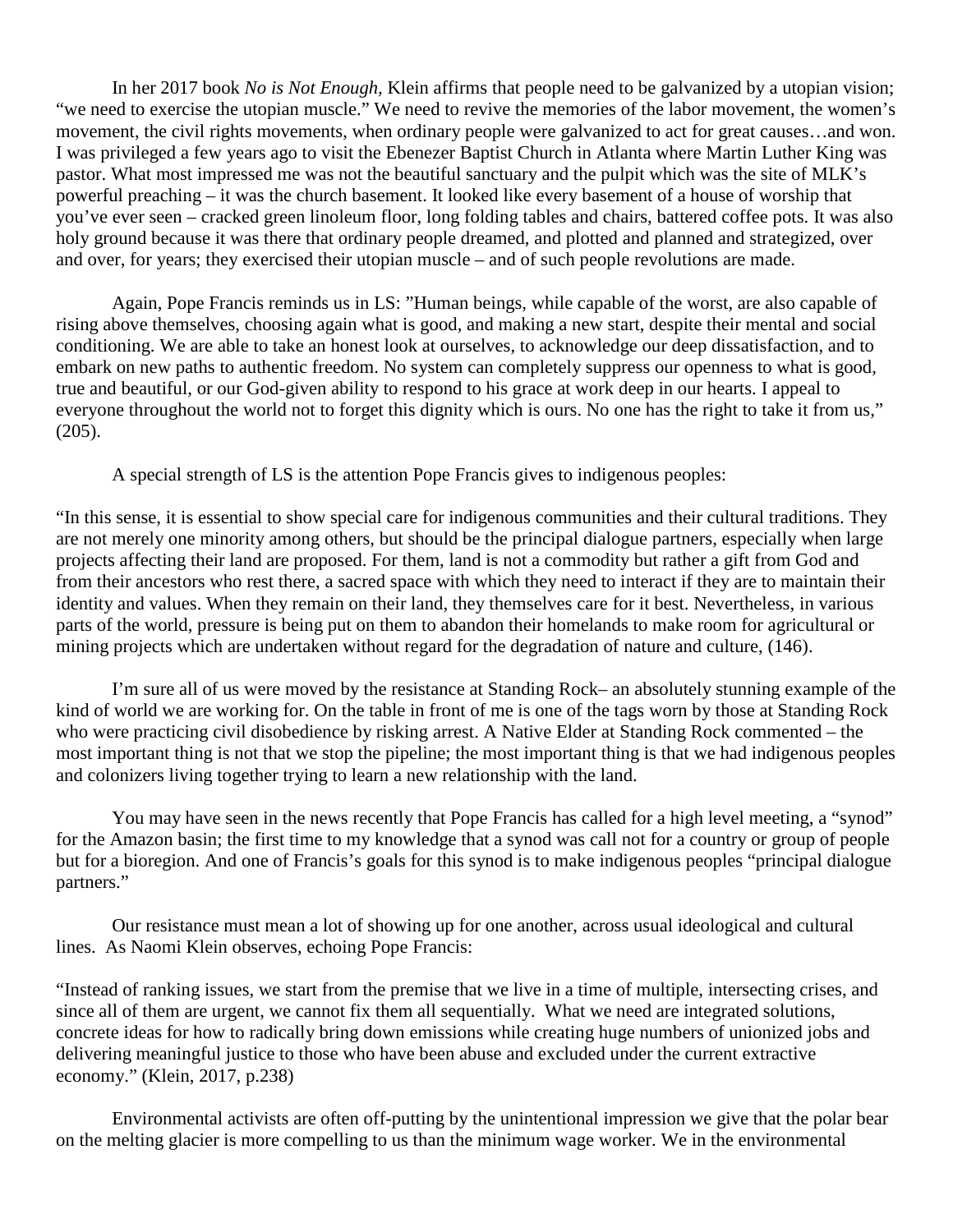movement need to be not just in our echo chambers but be in conversation with multiple partners in our polarized society. It's a time for strange bedfellows and unconventional alliances.

Pope Francis tells us that our utopian muscle is also strengthened by essential, small gestures. There was an article in *Orion* magazine last year called "Forget Shorter Showers" by Derek Jensen. He says that it's meaningless for us to take shorter showers as a gesture of sustainability. More than 90 percent of the water used by humans is used by agriculture and industry. The remaining 10 percent is split between municipalities and actual living breathing individual humans. Collectively, municipal golf courses use as much water as municipal human beings. So take your luxuriant 20 minute shower as long as you're advocating against Bechtel, Nestlé, and Pepsi Cola. Jensen has an important element of truth but he misses the point. Of course we have to protest industrial use of water and commodification of water. But we also have to act out of the spirit that water is sacred. No parent says, "I have four kids; it's no big deal if I loose one. I can always get another." All that water wasted down the drain of my shower is sacred. Without that inner spirit of awe and sense of kinship with our precious Sister Water, all our protesting of Bechtel or Pepsi will not bring about the new world we need. And so Pope Francis says:

"There is a nobility in the duty to care for creation through little daily actions, and it is wonderful how education can bring about real changes in lifestyle. Education in environmental responsibility can encourage ways of acting which directly and significantly affect the world around us, such as avoiding the use of plastic and paper, reducing water consumption, separating refuse, cooking only what can reasonably be consumed, showing care for other living beings, using public transport or car-pooling, planting trees, turning off unnecessary lights, or any number of other practices. All of these reflect a generous and worthy creativity which brings out the best in human beings. Reusing something instead of immediately discarding it, when done for the right reasons, can be an act of love which expresses our own dignity," (211).

Wendell Berry, patriarch of the American environmental movement, wrote a biography of Harlan and Anna Hubbard who lived a Walden Pond life on the banks of the Ohio River. They live near the site of a local campaign against a power plant in which, to everyone's amazement, they declined to participate. "Later, I understood that by the life they led Harlan and Anna had opposed the power plant longer than any of us, and not because they had been, or ever would be its "opponents." They were opposed to it because they were opposite to it, because their way of life joined them to everything in the world that was opposite to it. What could be more radically or effectively opposite to a power plant than to live abundantly with no need for electricity?"

If our activism is based on anger, ego, violence, grand gestures – it won't get us where we need to go. "To live abundantly with no need of electricity" is the ultimate resistance. What motivates *Laudato Si'* and must motivate us is abundant life. As Pope Francis says, "Rather than a problem to be solved, the world is a joyful mystery to be contemplated with gladness and praise," (87).

To conclude our reflection, I invite you to share with me a Buddhist vow. Usually, Buddhist vows are famous for flexing the utopian muscle – "Though beings are numberless, I vow to save them all." This one invites us to the more modest goal of not burning out.

Aware of suffering and injustice, I, am working to create a more just, peaceful, and sustainable world. I promise, for the benefit of all, to practice self-care, mindfulness, healing, and joy. *I vow to not burn out*. [Mushim Patricia Ikeda](https://www.lionsroar.com/author/mushim-patricia-ikeda/)

May our resistance flower from the rich soil of joy!



Fr. Terrence Moran is the Director of the Office of Peace, Justice, and Ecological Integrity of the Sisters of Charity of Saint Elizabeth, Convent Station, NJ.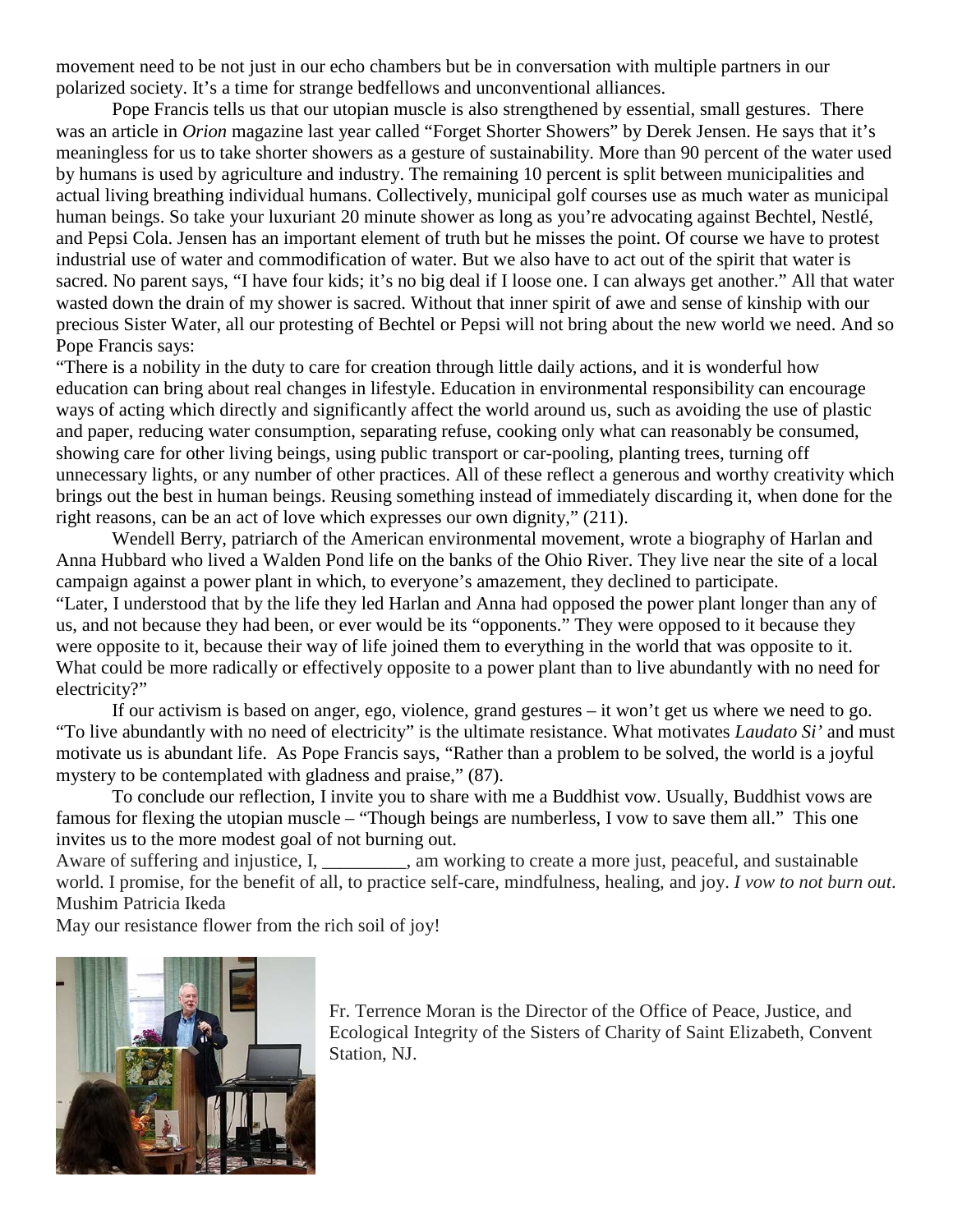

# *The Great Journey of Boundless Charity A Co-Creative Ritual of Gratitude and Commitment*

# **INTRODUCTION**

This ritual in its original form was designed by Connie Barlow and can be found here <http://thegreatstory.org/ritual-gratitude.pdf> This version of the ritual attempts to make connections between the story of the universe and the charism of the Company of Charity – begun by Saints Vincent de Paul and Louise de Marillac and developed over the course of 400 years by the Congregations that claim their charism. Twelve of these Congregations now form the Sisters of Charity Federation. This ritual invites the members of the Federation, sisters, associates, and partners in ministry, to experience the action of Boundless Charity through the story of the universe with its dramatic moments of grace.

Feel free to adapt this ritual – adding the names of sisters and places that are significant in the history of your Congregation.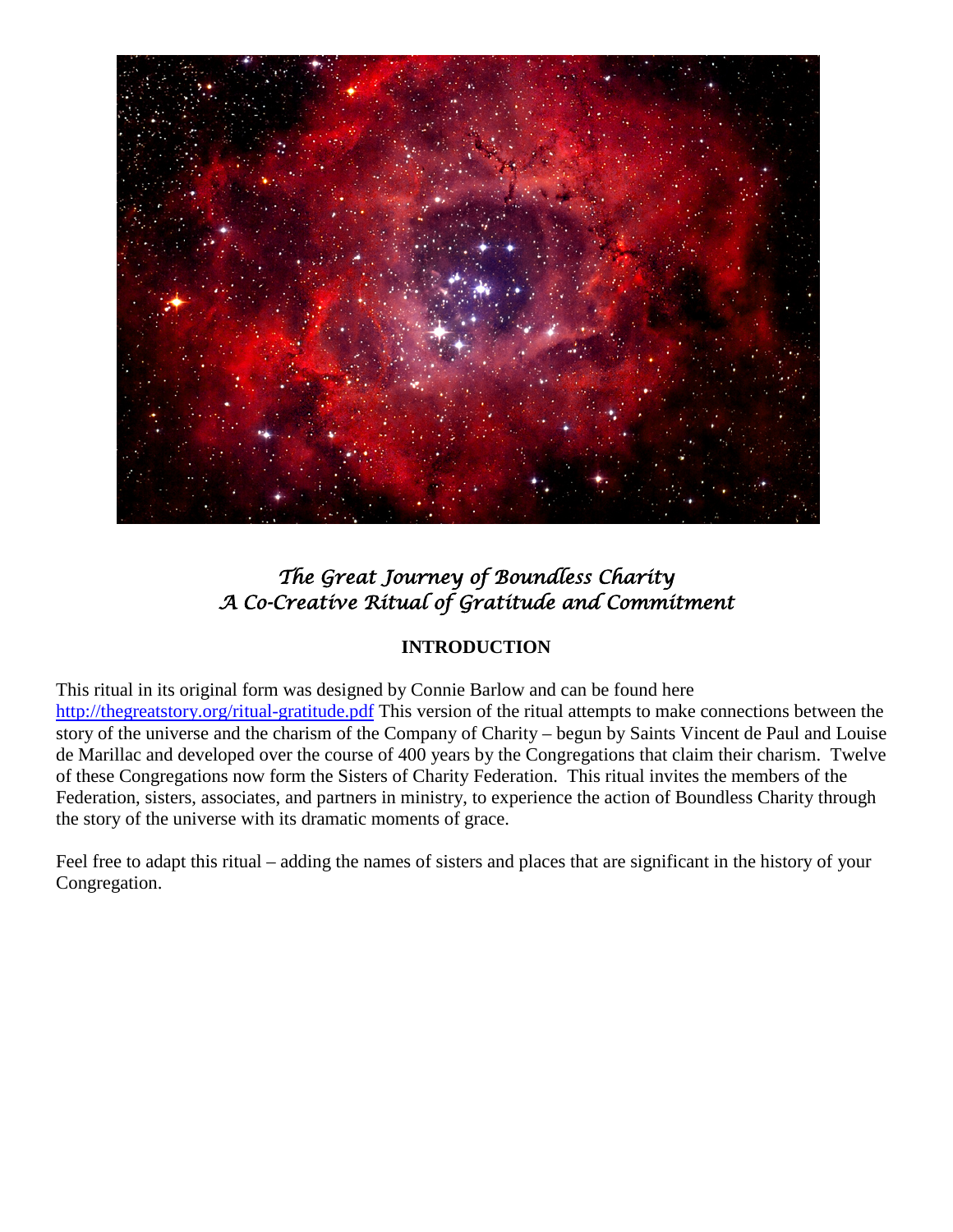# ENVIRONMENT FOR THE RITUAL:

The ritual involves a number of objects and symbolic gestures. It's important to prepare and rehearse ahead of time so that the experience is seamless and prayerful. Attached to this text is a handout with the responses that will be used by the participants. If they would like a copy of the whole text, distribute it only after the ritual, so that people are engaged in the ritual action and not keeping their attention on a paper. The leader or reader announces the title of each section **(in bold).** *The ritual gestures are indicated in italics and may be performed by the leader, reader, or one of the participants.*

Two tables are need – one in a central place visible to all where the ritual items will be placed; another, off to the side, where things can be kept before they are needed. In larger groups the leader and reader may need microphones.

Items needed: -meditation bell -small dishes of glitter glue (available in a craft store) -a large candle -pitcher of water and large bowl -branch for sprinkling -dirt -incense stick -a piece of chocolate (e.g. a chocolate kiss) and/or fruit (e.g. a seedless grape, strawberry or orange slice) for each participant. -a large tree branch -a digging stick -2 large stones -pita bread -a white plate that can be blackened in the candle fire -copies of the full text for the leader and reader -handout sheet for participants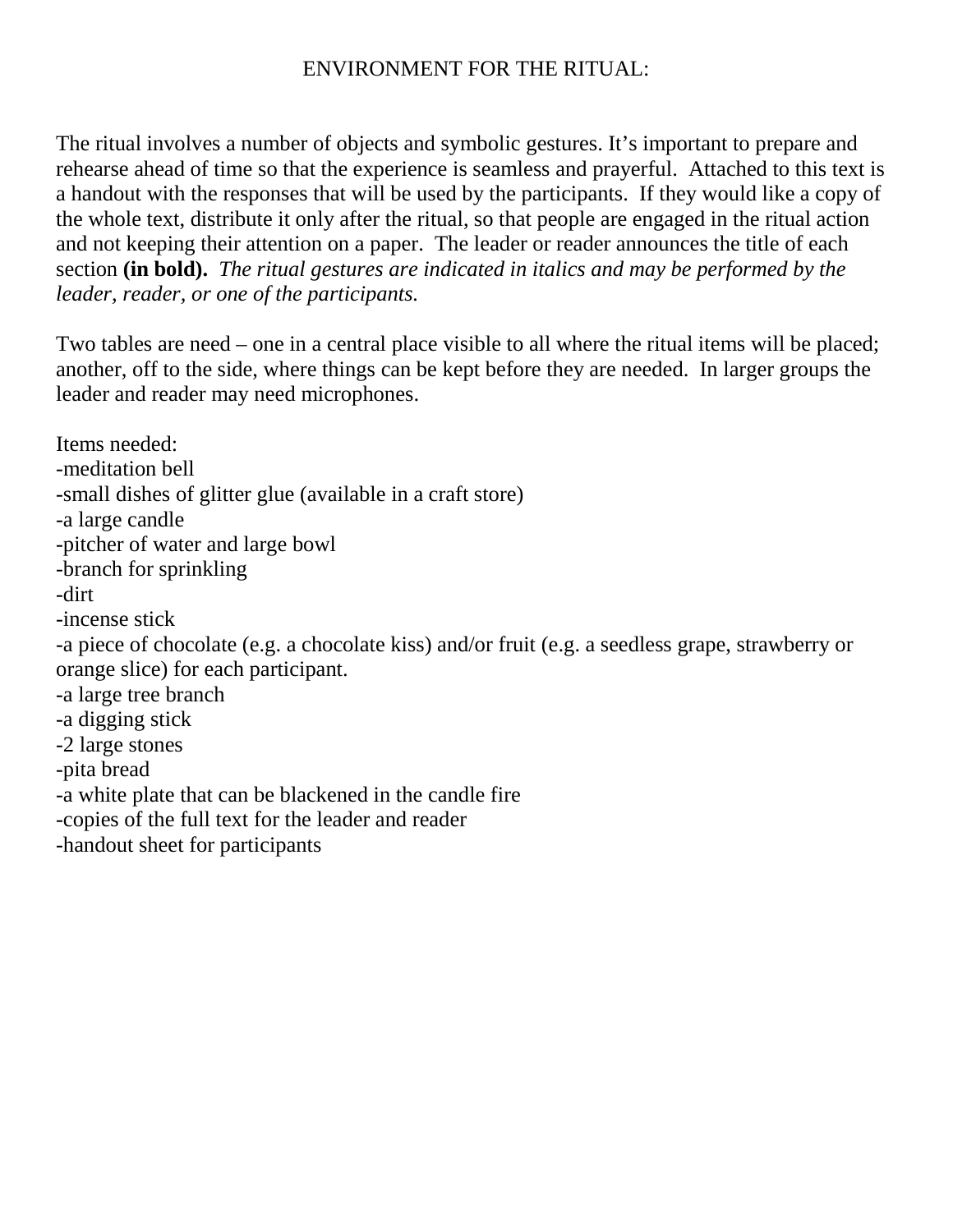#### **The Great Journey of Boundless Charity A Co-Creative Ritual of Gratitude and Commitment**

Leader: Elizabeth Seton and her sister Mary spent long intervals at the farm of their Uncle William Bayley in New Rochelle, New York. In fact, Elizabeth spent her entire eighth year of life there. Later in her life, Elizabeth wrote about her girlhood days in Pelham:

Reader: "I delighted to sit alone by the waterside, or wander for hours on the shore singing and gathering shells. Every little leaf and flower, or insect, animal, shades of clouds, or waving trees were objects of vacant, unconnected thoughts of God and Heaven."

Imagine Elizabeth Seton, reclining in the grass of a meadow, gazing into the night sky. Her "vacant and unconnected thoughts" draw her spirit – out of our solar system, out of the Milky Way, back through space and time to the very origins of the universe itself, into the heart of creative Charity aflame…

*Sound a bell*

#### **1. The Great Radiance**

Leader: In the beginning is the Great Radiance. In a moment of grace, all of space, all of time, and all energy flares forth from the primordial Mystery. From this Great Radiance, 13.8 billion years ago, the Universe begins its great journey. What creativity will unfold? What wonders will emerge in the billions of years before us?

Reader: "The principle end for which God has called and assembled the Sisters of Charity is to honor Jesus Christ our Lord, Source and Model of all charity." This calling, this assembly, this mission began here!

Leader: In our hearts, we call forth gratitude for the Great Radiance.

All: We are grateful for the Great Radiance. We are awed by the Mystery from which the Universe flares forth.

#### **2. The Birth of Galaxies and Stars**

Leader: As the Energy of the Great Radiance expands and cools, matter emerges and congeals into clouds of hydrogen. These coalesce into the communion of galaxies – billions of galaxies. At a moment of grace, the first stars ignite within these galaxies, fueled by the marriage of matter and gravity, fusing the abundant hydrogen into helium. And then the biggest stars go further, forging all the chemical elements within their bellies and then offering their gifts in the blinding bursts of supernovas. All the calcium in our bones, all the iron in our blood, all the carbon and nitrogen and oxygen in our DNA – all these elements are forged in the bellies of giant stars.

Reader: Here are present all the elements that will make up the bodies of Vincent de Paul and Louise de Marillac, of Frederic Ozanam and Elizabeth Seton, of (name founders or key members); the elements that will feed the chemical processes that will fuse their generous hearts, their creative intellects.

*Someone anoints the heads of each participant with "stardust" (glitter glue that can be bought in any craft store) with the words, "You are a child of the stars, made of stardust."*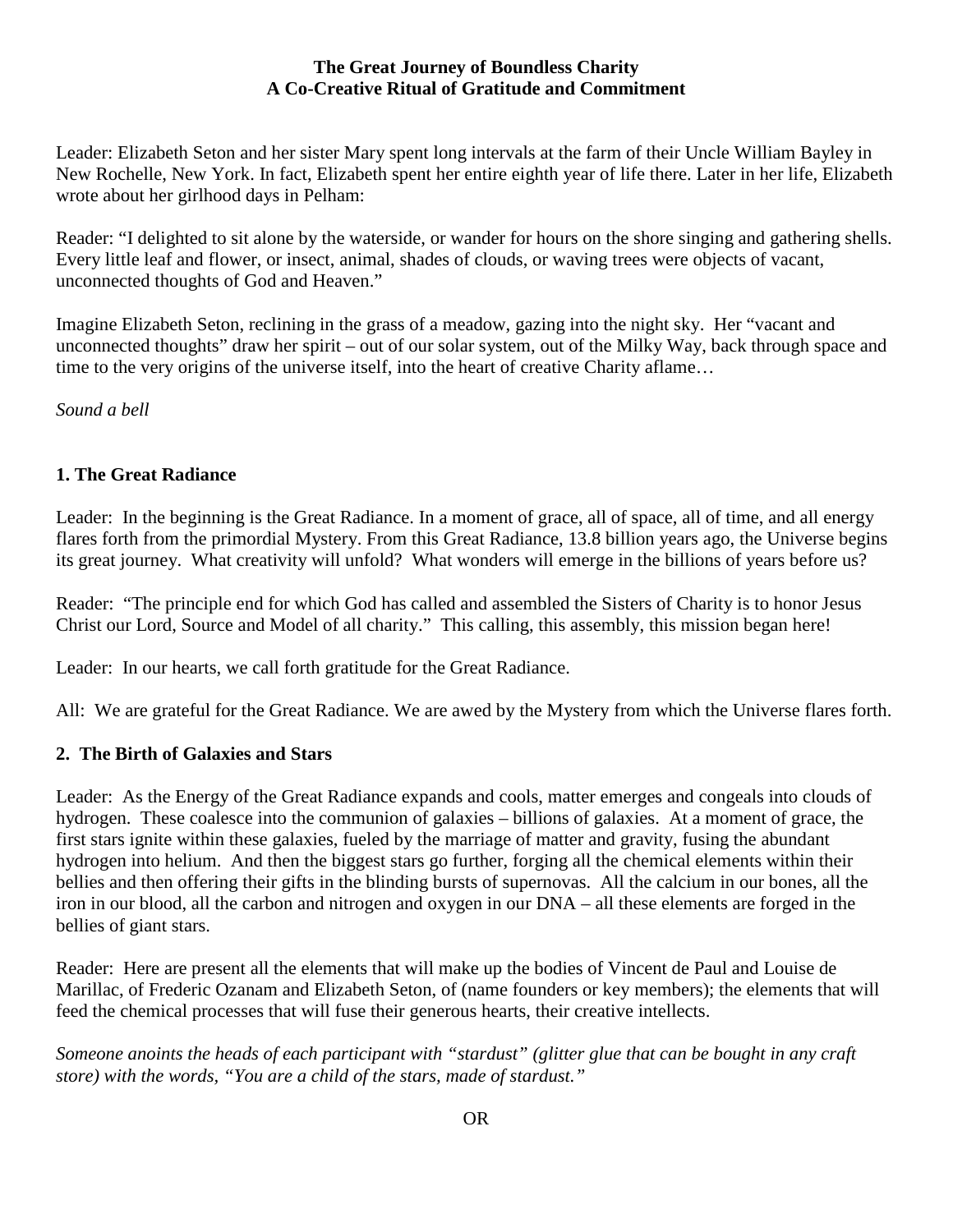*The participants turn and greet the people near them with the words, "You are a child of the stars, made of stardust."*

# **3. Lighting the Sun**

## *A large candle is carried ritually into the prayer space*.

Leader: Among the hundreds of billions of galaxies can be found a lovely spiral galaxy, the Milky Way, where second-generation stars are swirling into being from the rich brew of supernova stardust. One of these is our star, the Sun, and its eight planetary pups and their moons, who came into being 4.6 billion years ago in a moment of grace. Our Sun is too small to become a supernova, but it will provide its nearby planets with a secure and steady banquet of warmth and light, day in and day out, for billions and billions of years. Oh what creativity will arise in this new star system!

Reader: Imagine (name one of the early educators in the community) Sister X in front of the first class at (name of school). Her hand that traces a word on the blackboard; the eyes of the students who see it and their brains that process this information; this entire process of education is fueled by energy from the sun. The sun is an active and irreplaceable participant in every ministry of education.

Leader: In our hearts we call forth gratitude for our star, the Sun.

Response: "We are grateful for the our star, the Sun, whose generosity lights up the sky."

# **4. The First Rain**

## *A participant pours a large pitcher of water slowly and noisily from on high into a glass bowl. This forms the background as the Leader and Reader read.*

Leader: On planet Earth, third stone from the Sun, there occurs a moment of grace as the planet cools: water condenses from the steamy atmosphere, and rain falls for the first time. Rain falls and falls. The oceans fill and begin to respond to the moon, rolling with the tides, and rivers flow through the ever-flowing continents.

Reader: They are all here: the waters of the Seine crossed in countless journeys of charity by Vincent de Paul and Louise de Marillac; the waters of New York harbor that Elizabeth Seton contemplates from her house on the Battery; the waters of the Atlantic crossed by millions of immigrants; the X and all the waters crossed in mission by the Sisters of Charity of \_\_\_\_\_\_\_; the waters that burst from every mother's laboring womb; the water that flowed from the open side of the Crucified Jesus; the tears our founders shed in joy, anger, frustration, prayer; all these waters are here.

Leader: In our hearts, we call forth gratitude for the gift of liquid water. Response: We are grateful for the rains and rivers and oceans of Earth.

#### **5. The Emergence of Life**

Leader: The rain cycles among ocean, continent, and atmosphere. Rain running off rock carries vital salts and minerals into the ocean waters, while magma continues to refresh Earth's crust. In a moment of grace, emerging from rock and water, the first living cell pulses into existence some 3 billion years ago. From that cell will evolve all the creatures of the sea. Forever after, life on Earth will build cells and bodies from the earth's elements and liquid water.

Reader: These first living cells are fused with the energy of Incarnation. In them Caritas made flesh already stirs.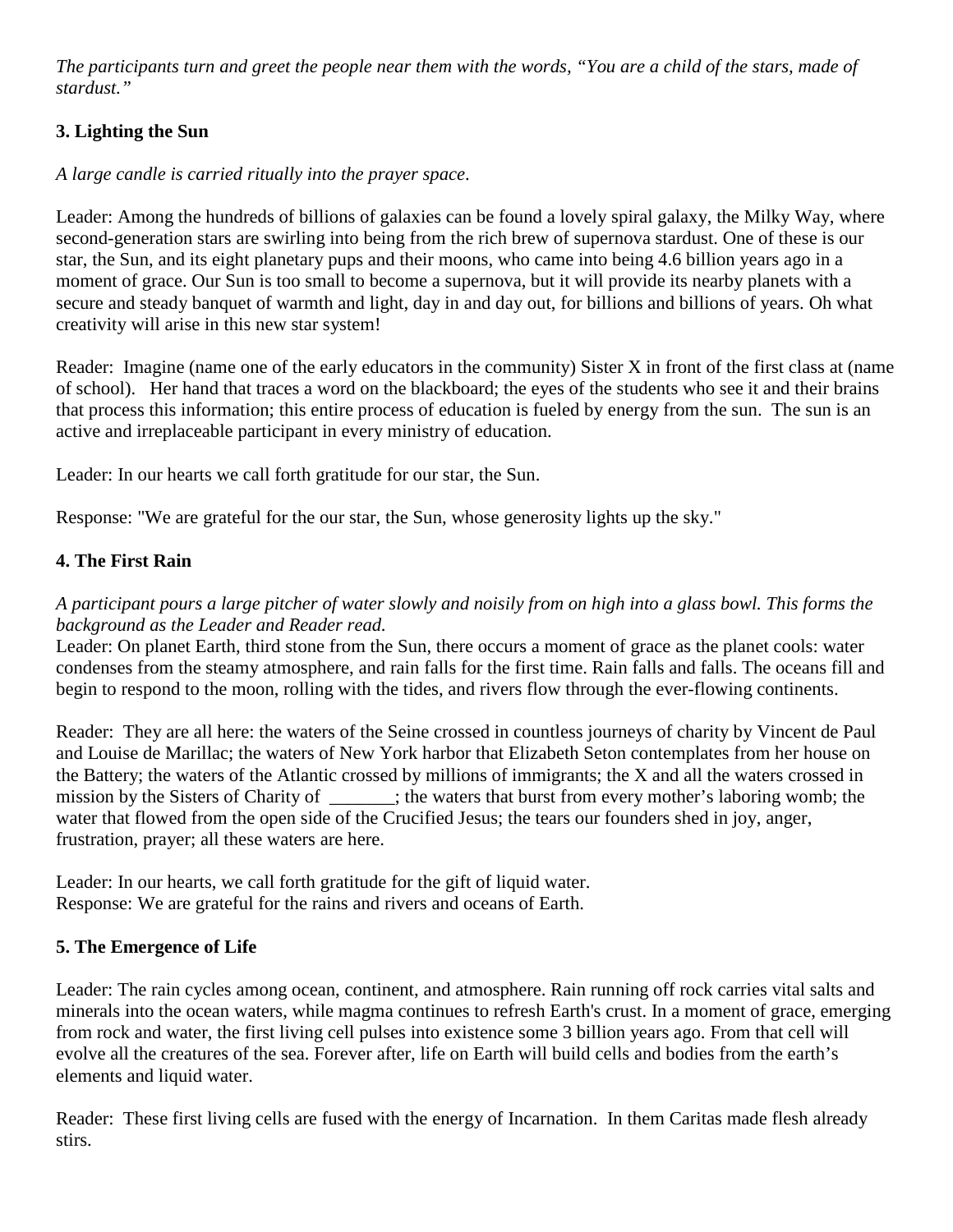*Participants are sprinkled with water using a green branch and the water from the bowl.*

## **6. The Coming onto Land**

Leader: The oceans teem with bacteria, algae, jellyfish, sponges, trilobites, urchins, and fish. Some of the fish live in shallow coves, their fins becoming sturdy pegs for scuttling along the bottom like crabs. In a moment of grace some 350 million years ago, some of these fish venture out onto land, pulling and pushing themselves with their peg like fins. And so, the first amphibians are born, where our limbs still bear the traces of our fourfinned ancestry.

*Dirt is poured into the bowl; a sufficient amount so that mud is formed.*

Leader: We are creatures of rock and soil, merged with water.

Let us stand now, rise up with our amphibian ancestors, struggling against the pull of gravity to celebrate the gift of sturdy limbs. [Pause]

Let us breathe deeply now, breathe with our amphibian ancestors to celebrate our inheritance of lungs and the freshness of air. [Breathe]

Reader: Here is born the voice of the Incarnation; here is born the voice that will speak of the blessedness of peacemakers. Here began the breath of peace that the Risen Jesus sent forth over the apostles. Here began every word of education, healing, comfort, and advocacy spoken by the Company of Charity across the centuries – all born here.

#### **7. The Emergence of Mammals**

Leader: Please be seated. In a moment of grace, amphibians give rise to reptiles, whose eggs can withstand the stress of dry air. Out of the reptiles will come dinosaurs, birds, and mammals. The dinosaurs easily claim the continents, the birds the skies. Meanwhile, the mammals stay small and wary for tens of millions of years, adapted to a life of darting from one safe burrow to the next, favoring the cover of night. Creatures of darkness, our ancestors develop a powerful sense of smell. Even today, odors call forth within us emotions and memories deeper than the realm of reason and word. . . deeper than the realm of sight and sound. Deeper than the realm of reason and word; deeper than the realm of sight and sound. (*A participant lights an incense stick and walks around to disperse the aroma. Pause while people experience the smell*).

Reader: Imagine Blessed Miriam Teresa at prayer in Holy Family Chapel in Convent Station (or other sisters in your Congregation's history), breathing in and out the incense laden air. The sense of presence that she experiences, the peace, was born here.

#### **8. Into the Trees**

Leader: I ask you now to close your eyes. And then, 65 million years ago, a great meteor flares forth from the heavens, crashing to Earth, turning day into night for many months. There is darkness ...darkness ... utter darkness. The plants die, the dinosaurs die, the little mammals huddle and hibernate in burrows. And when the sunlight returns, the mammals begin to come out of their burrows. Open your eyes to what is now around you, the devastation, the vacancy of life.

But the Great Radiance of Mammals is about to begin, and you are a part of it! Your descendants will co-evolve with the buzzing insects, the fluttering birds, the colorful flowers!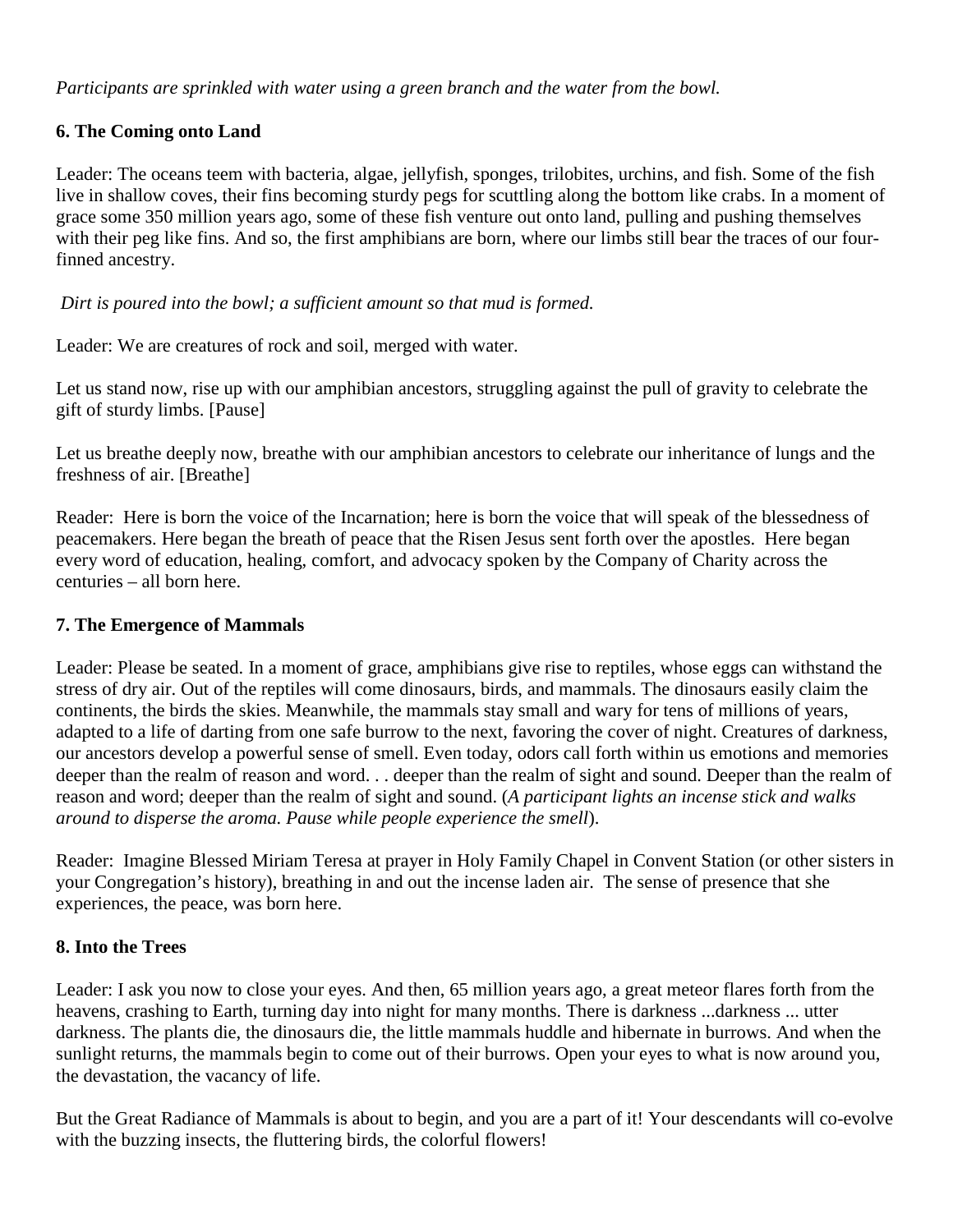One lineage of mammal will take to the trees. *A participant holds up the branch and adds it to the prayer space.* These are the primates. Feel your eyes moving from the sides of your head to the front of your face, allowing you to see depth. Now you can leap flawlessly from branch to branch. Your heritage of night vision evolves to accommodate the colors of day, allowing your descendents to one day gasp in the presence of a rainbow. All the while, paws for scampering and burrowing are becoming instruments for grasping. I invite you now to take in the wonder of your hands. Admire your supple primate hands with your depth-perceiving, color sensitive eyes. Know that all these were forged in the welcoming branches of trees... trees: our cherished partners in evolution.

Reader: The hands of the Company of Charity – hands that clasped other hands in friendship; hands that move with animation as they speak; hands that heal and nourish; hands that pushed pen across thousands of pages; hands that built and blessed; all those hands born here.

Leader Call: "In our hearts, we call forth gratitude for the trees of the forest that sheltered and challenged our primate ancestors."

Response: "We are grateful for our partners in evolution: the glorious trees."

Leader: "I invite you now to take a piece of chocolate and a piece of fruit. While still in the trees, our ancestors partake of food that the trees provide: leaves and seeds and fruits. The trees respond, in turn, luring us by sweetening the pulp of fruit so we might, unawares, disperse their seeds. Our bodies respond, too: we evolve a yearning for fruits and a tongue that can alert us to bitter plant poisons. Let us now eat this chocolate and fruit together with joy, and give thanks for the coevolutionary dance of plants and primates."

# **9. Out of the Trees**

Leader: As the climate dries in our original Eden, the African forest opens into savanna. Our primate ancestors spend less and less time in the trees and more and more time on the ground, where they search for insects and dig for roots and tubers. Might the digging sticks that ferret out the yam and the carrot be the first human tools?

Reader: All the tools of the carpenter of Nazareth find their beginning here; all the instruments of art and music, of craft and culture, from quill pens to printing presses to computers, every technology of healing, every tool of education – every resource used in the ministries of the Sisters of Charity is born here. *Participant mimics digging with the stick.*

# **10. Time of the Hunt**

Leader: Some digging sticks now become weapons, tipped with chipped stones. With these we set out on the communal hunt. Is it the hunt that urges us to sign to one another, and then to speak to one another? Whatever the impetus, we know that in a moment of grace, symbolic language emerges in the human, and with it our capacity to teach and learn from one another and sing songs of thanksgiving

Reader: The voice of Jesus, Charity made flesh – parables and beatitudes, comfort and challenge, prayer and protest – all were born here. The voices of every Sister of Charity raised in prayer, in song, in instruction or advocacy – all born here.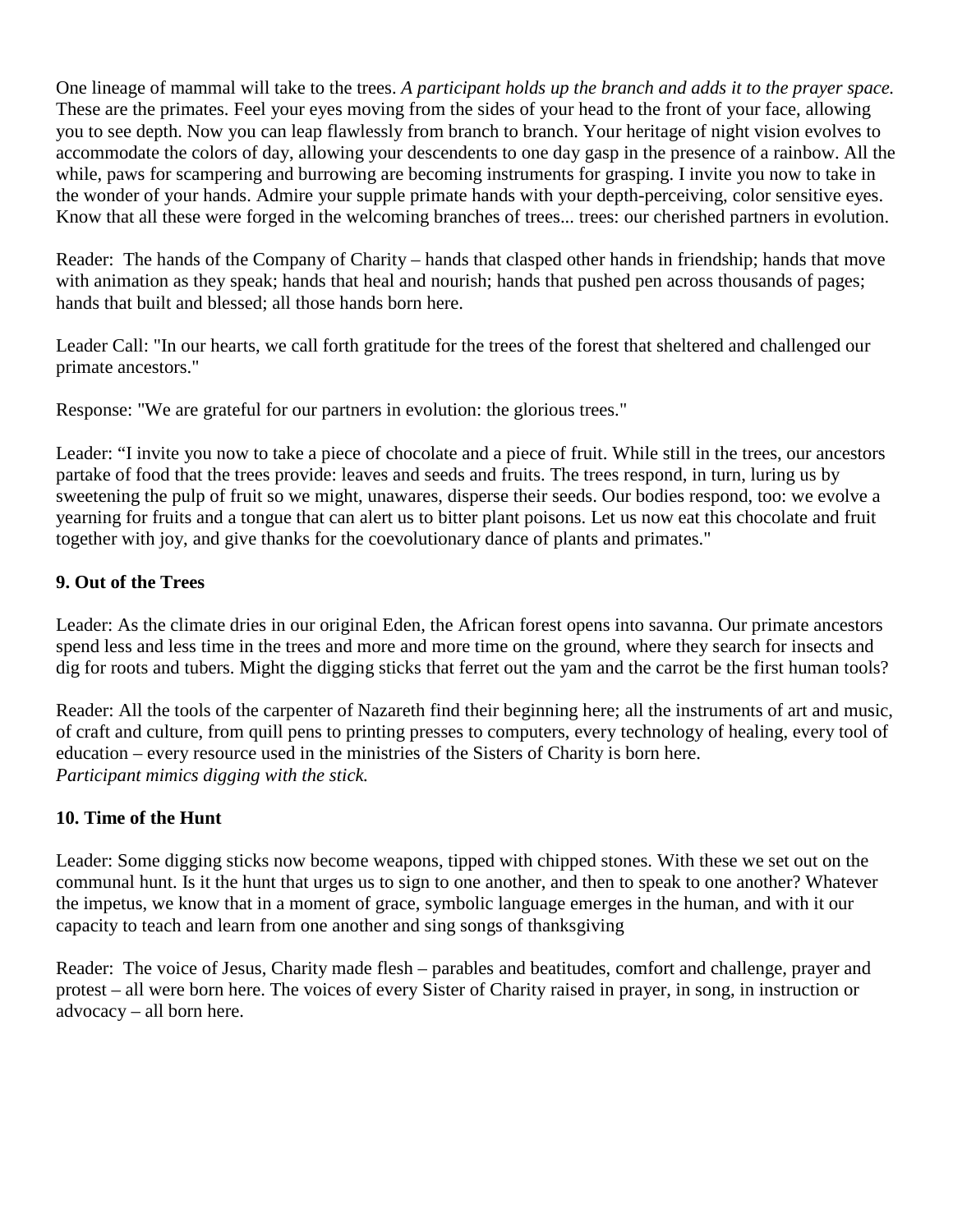SONG **This is holy ground. We're standing on holy ground. For our God is present And where God is, is holy. This is holy ground We're standing on holy ground For our God is present And where God is, is holy**

#### **11. Firemakers**

#### *Participant strikes two stones together, mimicking starting a fire by friction.*

Leader: Humans learn to harness and maintain flames lit by lightning. Later, we discover how to beckon fire to appear whenever and wherever we wish. We become the firemakers. Do we feel Earth trembling with foreboding? With fire we can now flush game, alter the landscape, preserve meat, fend off predators, keep warm, and roast away toxins from seed and tuber.

#### **12. Farmers**

Leader: I invite you now to pass the bread and tear off a piece for

yourself. About 10,000 years ago, in a moment of grace, our kind learns not only how to find and prepare seeds, but how to plant and nurture them. Humans can now stay in one place year after year, and in densities never before possible. As you take and eat this grain, share it with your neighbor and speak in reverence the names of the homelands where your forebears tilled the soil.

*Participants say aloud the names of the homelands of their ancestors.*

#### **13. The Desecration of Earth**

Leader: We come to today, and the awful truth that in humans,

inventiveness often outpaces wisdom and restraint. As Thomas Berry has written, 'The glory of the human has become the desecration of Earth. The desecration of Earth is becoming the destiny of the human.' [pause] Farmed and overgrazed soils are washing into the sea. Earth's fire makers are now burning fuels in such abundance that we are changing the very composition of the atmosphere — blackening our souls. *A plate is held over the candle fire until soot is formed. A participant shows it to the group.* Leader: We are driving into extinction the biotic richness of this beautiful Earth "What can be done? What can be done?"

#### **14. Reclaiming the Past, Revisioning the Future**

Leader: What is to be done? What is to be done? Our patrons Vincent and Louise, Mother Seton and (name Congregation's founder) listened to dreams that showed them the solution to what seemed like impossible obstacles. The same energy that filled them, the same love that compelled them is ours. In silences now – feel that energy and rest in that love.

*Pause for silent reflection opened and closed by a bell. There may also be a period of sharing at this point; participants can share how the ritual spoke to them and/or how they feel energized to action.*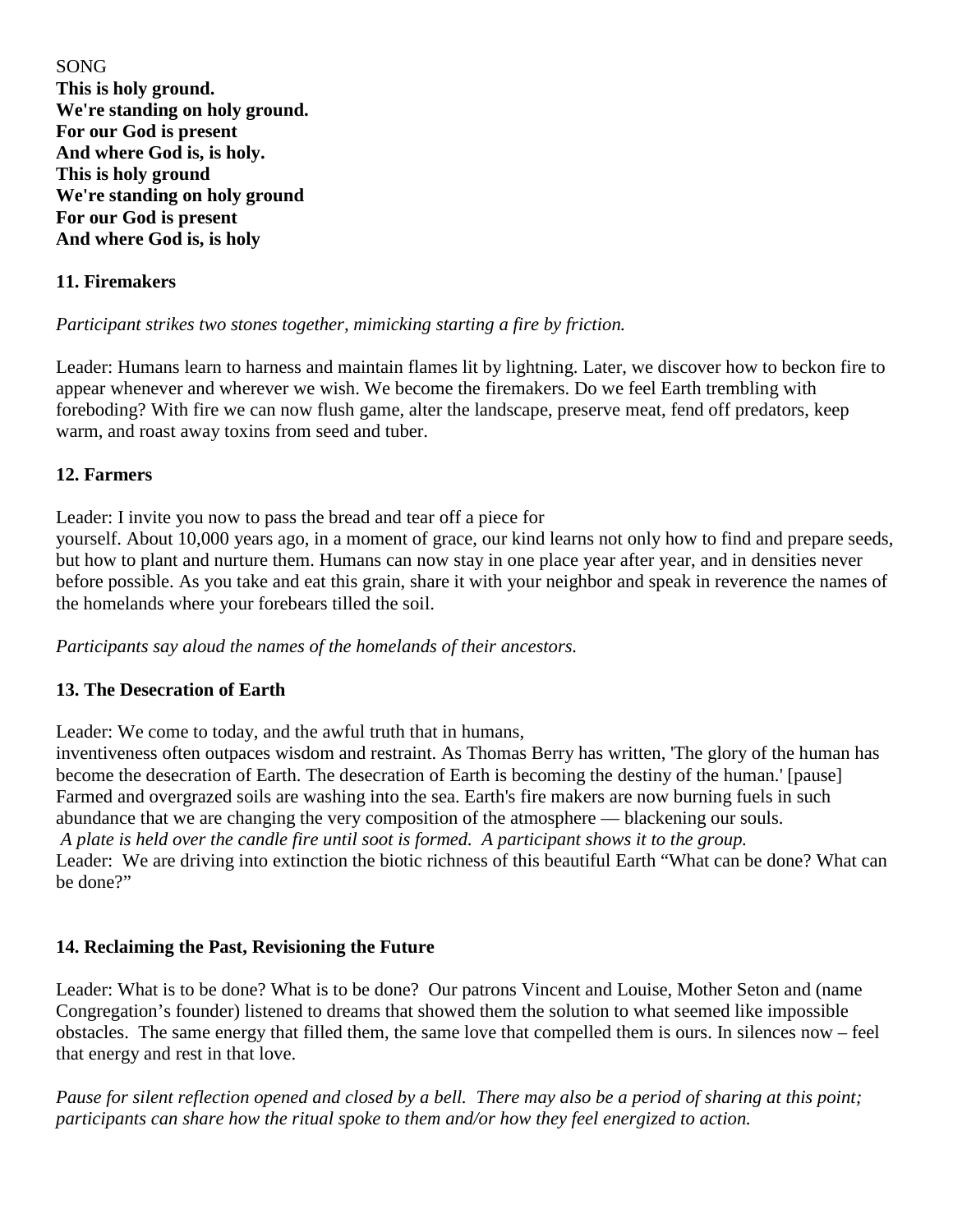Leader: To conclude this ritual, let us sing an old earth-centered chant with an awareness of the new cosmology. Let us retrieve the depth relationship our ancestors had with the soil, the air, the fire, and the water. And let us replenish these concepts with the awesome wonder and intimacy we now can draw from the new story, the Story of the Great Journey of Boundless Charity in creation…

Singer: leads group in singing: <https://www.youtube.com/watch?v=uOyvkGXjRos>

The Earth, the Air, the Fire, the Water return, return, return, return. The Earth, the Air, the Fire, the Water return, return, return, return. Aye ay, aye ay, aye ay, aye ay Aye oh, aye oh, aye oh, aye oh Aye ay, aye ay, aye ay, aye ay Aye oh, aye oh, aye oh, aye oh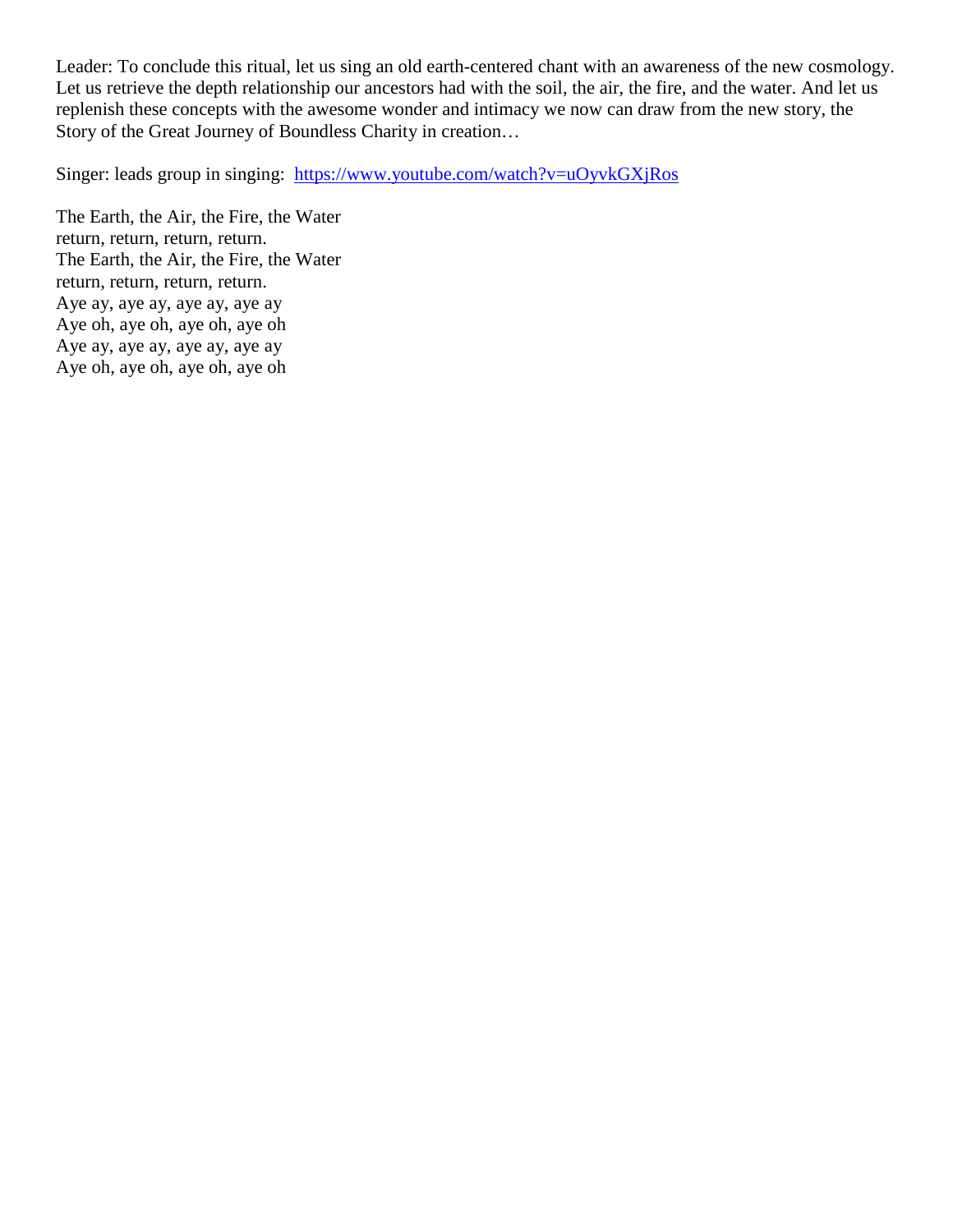

# *The Great Journey of Boundless Charity A Co-Creative Ritual of Gratitude and Commitment Participant Handout*

#### **1. The Great Radiance**

Leader: "In our hearts, we call forth gratitude for the Great Radiance." Response: "We are grateful for the Great Radiance. We are awed by the Mystery from which the Universe flares forth."

# **2. The Birth of Galaxies & Stars**

#### **3. Lighting the Sun**

Leader: In our hearts we call forth gratitude for our star, the Sun." Response: "We are grateful for our star, the Sun, whose generosity lights up the sky."

# **4. The First Rain**

Leader: "In our hearts, we call forth gratitude for the gift of liquid water." Response: "We are grateful for the rains and rivers and oceans of Earth."

#### **5. The Emergence of Life**

#### **6. The Coming onto Land**

#### **7. The Emergence of Mammals**

#### **8. Into the Trees**

Leader: "In our hearts, we call forth gratitude for the trees of the forest that sheltered and challenged our primate ancestors."

Response: "We are grateful for our partners in evolution: the glorious trees."